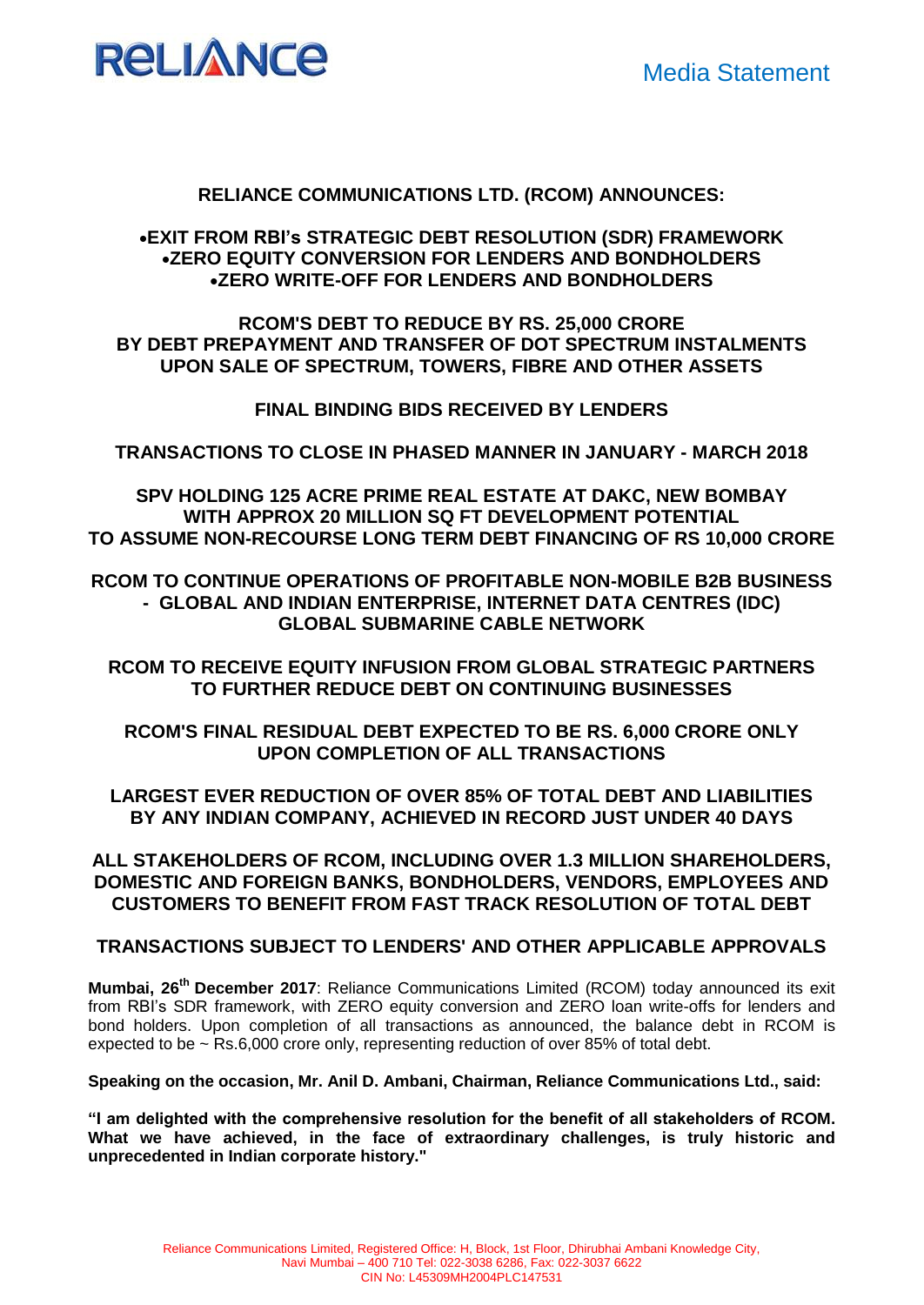

### **Asset Monetization Process**

RCOM has worked closely with all Lenders and SBI Capital Markets Limited, the advisors appointed by the Lenders, to run a competitive process in a transparent manner to monetize its valuable assets comprising:

- 122.4 MHz of 4G Spectrum in the 800/900/1800/2100 MHz bands
- Over 43,000 towers , amongst the Top 3 independent tower holdings in India
- $\sim$  1,78,000 RKM of fiber with Pan India footprint
- 248 Media Convergence Nodes, covering ~5 Million Sq ft, used for hosting telecom infrastructure
- Prime real estate located in New Delhi, Chennai, Kolkata, Jigni and Tirupati

The monetization process is being carried out under the oversight of an independent high powered Bid Evaluation Committee, comprising of eminent experts from banking, telecom and law. The monetisation of assets has elicited very strong response both from India and abroad.

**Lenders have received the final binding bids and all transactions are expected to be closed in a phased manner between January and March 2018.** 

**The monetisation of these assets alone will lead to reduction of RCOM's debt by ~ Rs. 25,000 crore, through prepayment of loans, transfer of DoT's deferred spectrum payment liabilities, etc.** 

## **Commercial Development of DAKC Campus at New Bombay**

RCOM's Dhirubhai Ambani Knowledge City campus comprises of over 125 acres of prime real estate in New Bombay, held by a SPV. The complex is already registered as an IT park, and is proposed to be commercially developed under the "Integrated Information Technology Township" Scheme of the Government of Maharashtra over the next 10 years.

The total development potential as per prevailing regulations is estimated at over 20 million square feet of commercial, residential and retail space. The gross proceeds as per an independent  $3<sup>rd</sup>$  party valuation have been estimated at over Rs. 25,000 crore over the development timeframe.

The process for identification of a Joint Developer for the project is being conducted by JLL, and has received an overwhelming response. A large number of leading international and domestic developers have expressed their keen interest in the project, and have submitted offers that are presently under evaluation.

**The commercial development of the DAKC campus will lead to reduction of RCOM's debt by a further ~ Rs. 10,000 crore, with the SPV holding the real estate assuming non-recourse longterm debt financing of the said amount.**

## **RCOM**

RCOM's continuing operations will comprise stable and profitable B2B focused businesses, including Indian and Global Enterprise, Internet Data Centres and the largest private submarine cable network in the world. These B2B businesses are stable, capital light and have sustained and predictable annuity revenues and profits, with immense growth potential amidst relatively low competitive intensity.

**RCOM will receive equity infusion from global strategic partners for further debt reduction, consequent upon a stake sale process already underway, and being conducted by Credit Suisse. RCOM's balance debt is expected to be a highly conservative ~ Rs. 6,000 crore only, upon completion of all transactions.**